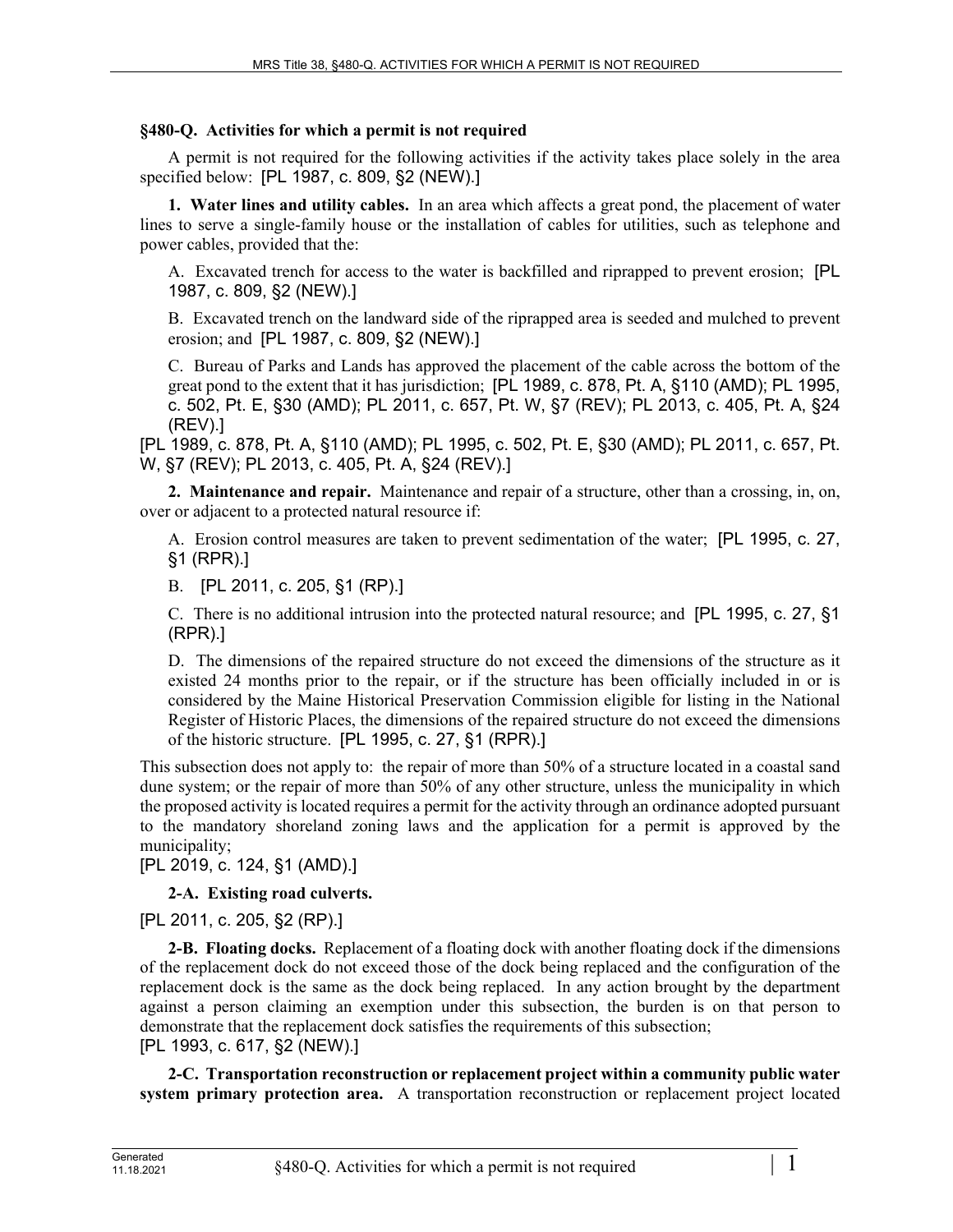within a community public water system primary protection area as long as a permit is not required due to the presence of any other type of protected natural resource; [PL 2007, c. 353, §12 (NEW).]

**2-D. Existing crossings.** A permit is not required for the repair and maintenance of an existing crossing or for the replacement of an existing crossing, including ancillary crossing installation activities such as excavation and filling, in any protected natural resource area, as long as:

A. Erosion control measures are taken to prevent sedimentation of the water; [PL 2011, c. 205, §3 (NEW).]

B. The crossing does not block passage for fish in the protected natural resource area; and [PL 2011, c. 205, §3 (NEW).]

C. For replacement crossings of a river, stream or brook:

(1) The replacement crossing is designed, installed and maintained to match the natural stream grade to avoid drops or perching; and

(2) As site conditions allow, crossing structures that are not open bottomed are embedded in the stream bottom a minimum of one foot or at least 25% of the culvert or other structure's diameter, whichever is greater, except that a crossing structure does not have to be embedded more than 2 feet. [PL 2011, c. 205, §3 (NEW).]

For purposes of this subsection, "repair and maintenance" includes but is not limited to the riprapping of side slopes or culvert ends; removing debris and blockages within the crossing structure and at its inlet and outlet; and installing or replacing culvert ends if less than 50% of the crossing structure is being replaced;

[PL 2019, c. 124, §2 (AMD).]

**2-E. Nonhydropower dams.** Maintenance and repair of an existing nonhydropower dam, as long as:

A. A long-term maintenance and repair plan for the dam has been submitted to the department prior to the commencement of any maintenance or repair activities; [PL 2019, c. 124, §3 (NEW).]

B. The maintenance and repair activities do not involve more than 50% of the surface area or volume of the dam; [PL 2019, c. 124, §3 (NEW).]

C. Erosion control measures are taken to prevent sedimentation of the water on either side of the dam as a result of the maintenance or repair activities; [PL 2019, c. 124, §3 (NEW).]

D. Resurfacing of the upstream or downstream vertical faces of the dam, retaining walls or associated structures does not exceed 4 inches in thickness; [PL 2019, c. 124, §3 (NEW).]

E. Precast concrete used for the repair or resurfacing of the dam is cured in air for a minimum of 3 weeks and fresh concrete poured in forms on site used for the repair or resurfacing of the dam is cured in air for a minimum of one week prior to use to prevent impacts to fish and other aquatic organisms from high pH levels associated with concrete; [PL 2019, c. 124, §3 (NEW).]

F. The maintenance and repair activities do not result in permanent changes to impounded water levels or to downstream flows; [PL 2019, c. 124, §3 (NEW).]

G. All necessary approvals from state and federal fisheries agencies for any temporary drawdown of the impounded waters needed to accomplish the maintenance and repair activities have been obtained prior to the commencement of those activities; and [PL 2019, c. 124, §3 (NEW).]

H. Removal of accumulated materials from the upstream side of the dam, including natural sediment buildup, vegetative materials and woody debris, is limited to an area within 6 feet of the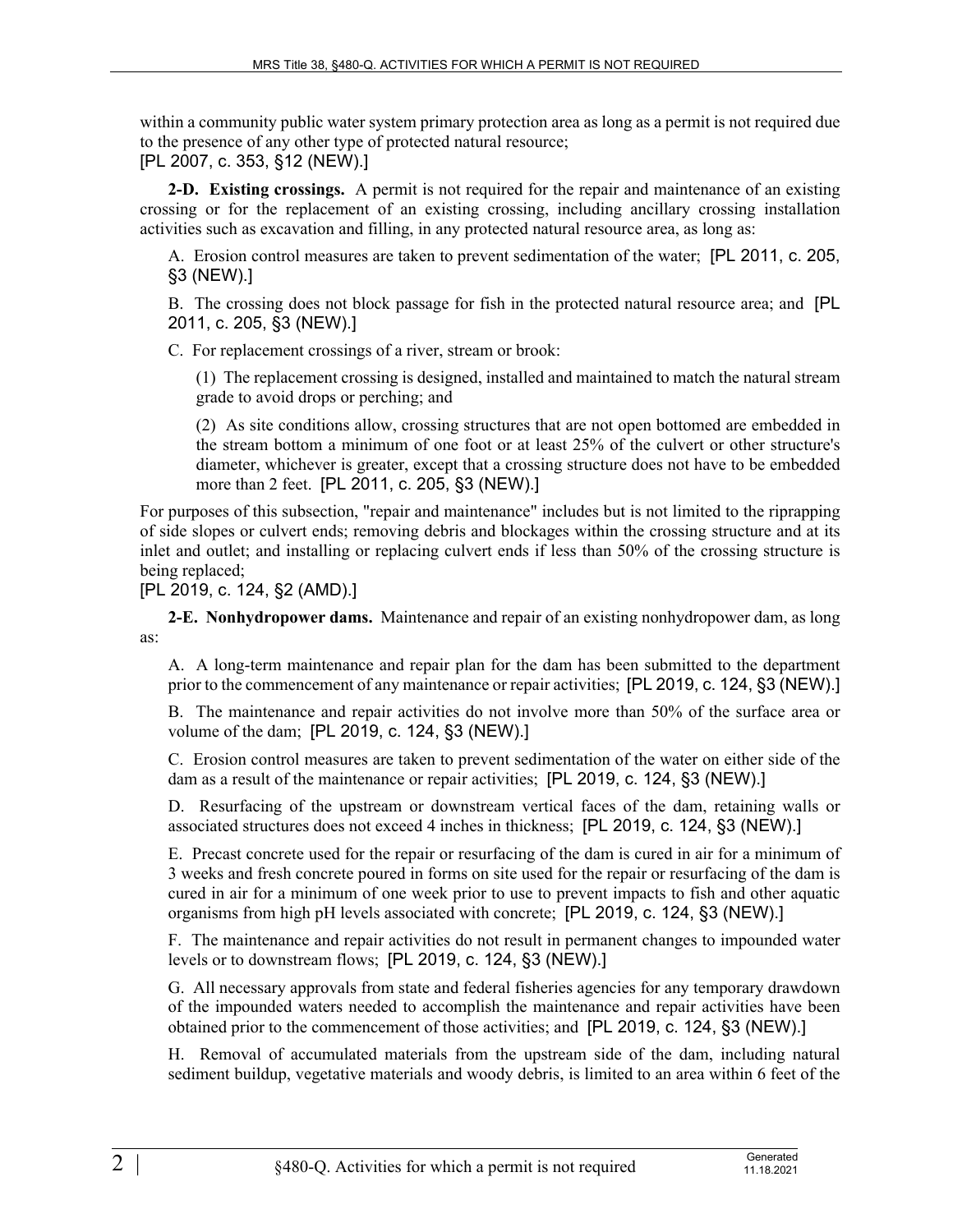dam, measured perpendicularly from its upstream face, and is performed by hand only. [PL 2019, c. 124, §3 (NEW).]

For the purposes of this subsection, "nonhydropower dam" means a water-impounding structure not used for the generation of hydroelectric power and includes any associated wing walls, abutments, spillways, gates and earthen embankments;

[RR 2019, c. 2, Pt. A, §40 (COR).]

**3. Peat mining.** 

[PL 1995, c. 700, §1 (RP).]

**4. Interstate pipelines.** Alteration of freshwater wetlands associated with the construction, operation, maintenance or repair of an interstate pipeline, subject to article 6, where applicable; [PL 1987, c. 809, §2 (NEW).]

**5. Gold panning.** Notwithstanding section 480–C, a permit shall not be required for panning gold, provided that stream banks are not disturbed and no unlicensed discharge is created; [PL 1987, c. 809, §2 (NEW).]

**5-A. Motorized recreational gold prospecting.** Notwithstanding section 480‑C, a permit is not required for motorized recreational gold prospecting as long as the provisions of this subsection are met.

A. A person may perform motorized recreational gold prospecting only from June 15th to September 15th and only with written permission of the relevant landowner. [PL 2013, c. 260, §1 (NEW).]

B. A person may not perform motorized recreational gold prospecting that causes an undue adverse effect on natural resources. The area in which the motorized recreational gold prospecting is performed must be kept free of litter, trash and any other materials that may constitute a hazardous or nuisance condition. [PL 2013, c. 260, §1 (NEW).]

C. The following provisions limit the use of equipment in motorized recreational gold prospecting.

(1) Equipment may not have any fuel, oil or hydraulic leaks or cause any unlicensed discharge.

(2) Motorized equipment may not exceed 7 horsepower.

(3) The inside diameter of a suction dredge intake nozzle and hose may not exceed 4 inches.

(4) The area of a sluice may not exceed 10 square feet.

(5) A flume may not be used to transport water outside of a stream channel. [PL 2013, c. 260, §1 (NEW).]

D. A person may not use mercury, nitric acid or other chemicals for extraction in motorized recreational gold prospecting. [PL 2013, c. 260, §1 (NEW).]

E. A person may not perform motorized recreational gold prospecting in a manner that:

(1) Disturbs a stream bank, including but not limited to digging into the bank or dredging or altering water flow within a stream channel in a manner that causes the bank to erode or collapse;

(2) Removes or damages vegetation or woody debris such as root wads, stumps or logs within a stream channel, on the bank or on nearby upland, including cutting or abrasion of trees;

(3) Diverts, dams or otherwise obstructs a stream;

(4) Deposits soil, rocks or any other foreign material from outside of the channel into a stream; or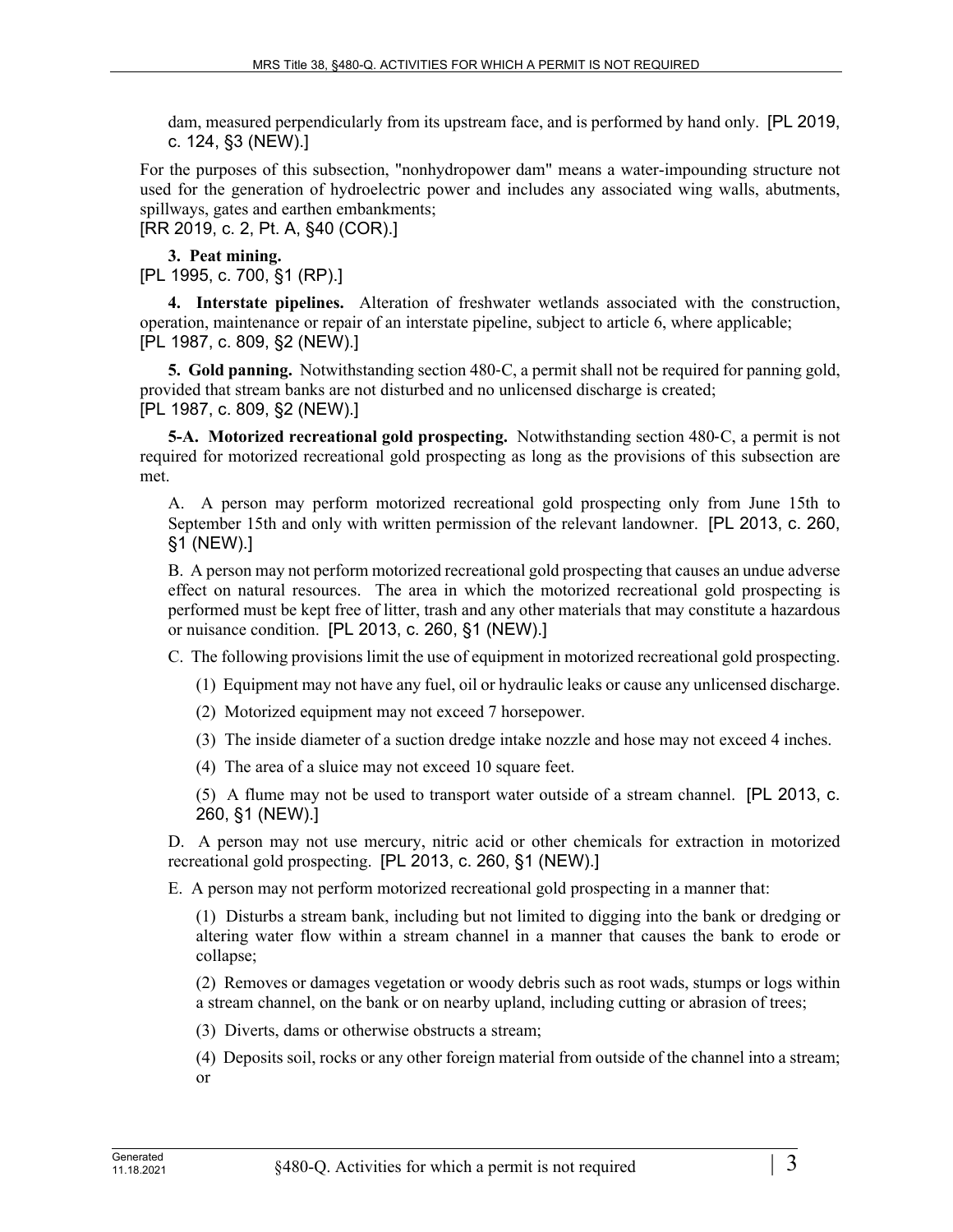(5) Deposits stream bottom sediments or rocks onto the bank or upland. [PL 2013, c. 260, §1 (NEW).]

F. Upon completion of one or more consecutive days of motorized recreational gold prospecting, a person who performed the motorized recreational gold prospecting shall smooth out dredge spoils and refill dredge holes below the normal high-water mark of the stream in order to restore the approximate original contours of the stream bottom and not deflect the current. [PL 2013, c. 260, §1 (NEW).]

G. Motorized recreational gold prospecting is prohibited within the following areas:

(1) Waters closed to motorized recreational gold prospecting in the unorganized territories identified in rules adopted by the Department of Agriculture, Conservation and Forestry, Maine Land Use Planning Commission;

(2) Waters closed to motorized recreational gold prospecting identified in rules adopted by the Department of Environmental Protection;

- (3) Waters defined as Class AA waters pursuant to section 465; and
- (4) The following areas of critical or high-value brook trout or Atlantic salmon habitat:
	- (a) Bemis Stream and tributaries in Township D and Rangeley Plantation;
	- (b) Bond Brook in the City of Augusta and the Town of Manchester;

(c) Bull Branch of Sunday River and tributaries in Grafton Township and Riley Township;

(d) Carrabassett River and tributaries in the Town of Carrabassett Valley, Freeman Township, the Town of Kingfield, Mount Abram Township and Salem Township;

(e) Cold Stream tributaries, including Tomhegan Stream, in Chase Stream Township, Johnson Mountain Township and West Forks Plantation;

(f) Enchanted Stream in Upper Enchanted Township and Lower Enchanted Township;

(g) Magalloway River and tributaries, including Little Magalloway River, in Bowmantown Township, Lincoln Plantation, Lynchtown Township, Magalloway Plantation, Oxbow Township, Parkertown Township and Parmachenee Township;

(h) Rapid River in the Town of Upton and Township C;

(i) Sheepscot River and tributaries, including the West Branch, in the Town of Alna, the Town of China, the Town of Freedom, the Town of Liberty, the Town of Montville, the Town of Palermo, the Town of Somerville, the Town of Whitefield and the Town of Windsor;

(j) South Bog Stream in Rangeley Plantation;

(k) Spencer Stream and Little Spencer Stream tributaries, including Kibby Stream in Kibby Township, Skinner Township, T.3, R.5 B.K.P. W.K.R., T.4, R.5 B.K.P. W.K.R., King and Bartlett Township and T.5, R.6 B.K.P. W.K.R.; and

(l) Togus Stream in the Town of Chelsea and the Town of Randolph. [PL 2013, c. 536, §2 (AMD).]

[PL 2013, c. 536, §2 (AMD).]

**6. Agricultural activities.** Subject to other provisions of this article that govern other protected natural resources, altering a freshwater wetland for the purpose of normal farming activities such as clearing of vegetation for agricultural purposes if the land topography is not altered, plowing, seeding, cultivating, minor drainage and harvesting, construction or maintenance of farm or livestock ponds or irrigation ditches, maintenance of drainage ditches and construction or maintenance of farm roads;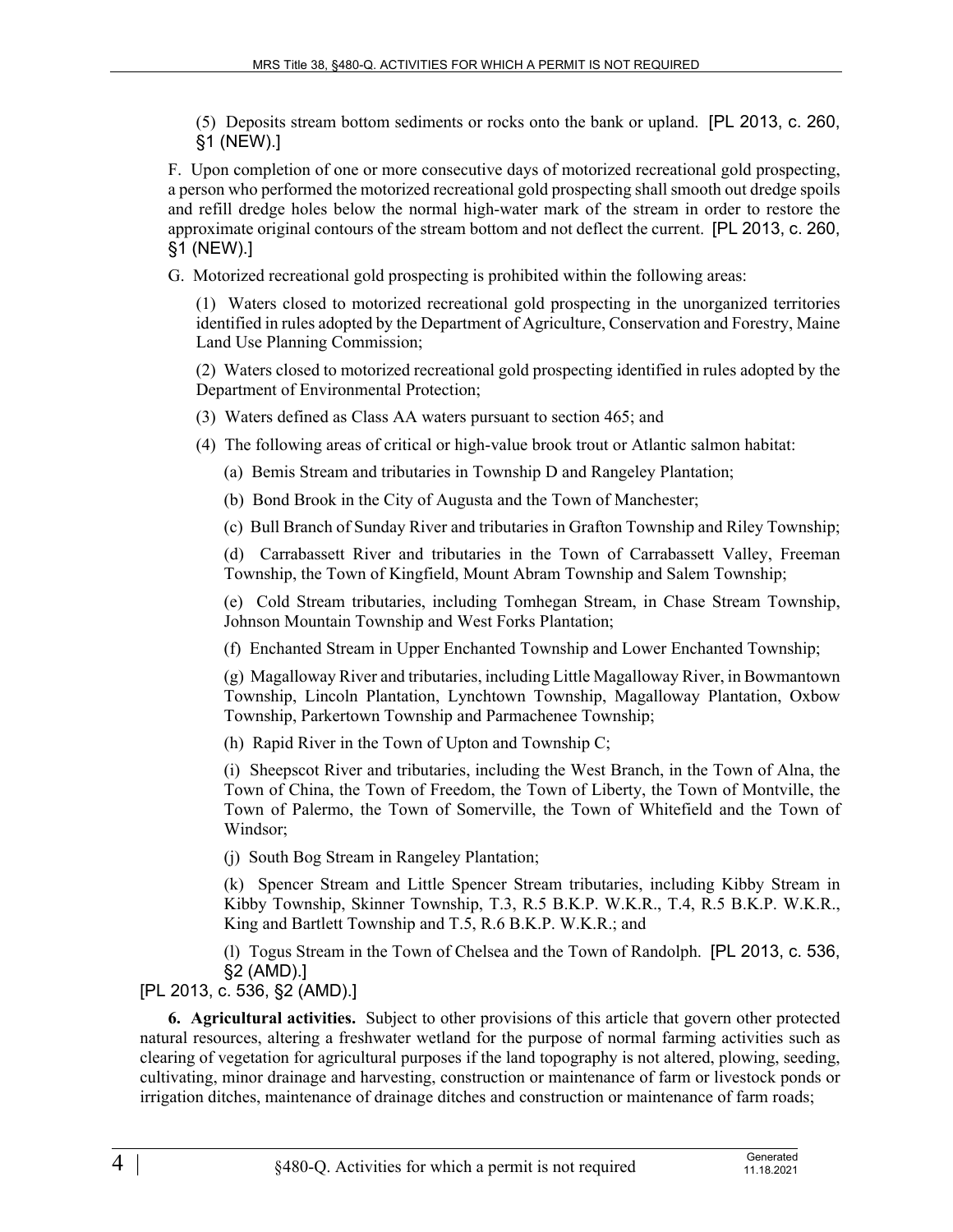[PL 1995, c. 460, §5 (AMD).]

**7. Forestry.**  [PL 1989, c. 838, §5 (RP).]

**7-A. Forestry.** Forest management activities, including associated road construction or maintenance, in or adjacent to an existing forested wetland or a harvested forested wetland or adjacent to a protected natural resource pursuant to section 480‑C, subsection 1, paragraphs A and B, as long as:

A. [PL 2009, c. 537, §3 (RP).]

B. The activity meets permit-by-rule standards in rules adopted pursuant to this article for any road crossing of a river, stream or brook or for any soil disturbance adjacent to a protected natural resource pursuant to section 480‑C, subsection 1, paragraphs A and B and the commissioner is notified before the forest management activity commences; [PL 2001, c. 618, §4 (AMD).]

C. The protected natural resource is not mapped as a significant wildlife habitat under section 480‑I; and [PL 2001, c. 618, §4 (AMD).]

D. Any road construction is used primarily for forest management activities that do not constitute a change in land use under rules adopted by the Department of Agriculture, Conservation and Forestry, Bureau of Forestry concerning forest regeneration and clear-cutting and is not used primarily to access development, unless the road is removed and the site restored to its prior natural condition. Roads must be the minimum feasible width and total length consistent with forest management activities. This exemption does not apply to roads within a subdivision as defined in Title 30‑A, section 4401, subsection 4, for the organized portions of the State, or Title 12, section 682, subsection 2‑A, including divisions of land exempted by Title 12, section 682‑B, for portions of the State under the jurisdiction of the Maine Land Use Planning Commission; [PL 2009, c. 537, §4 (AMD); PL 2011, c. 657, Pt. W, §5, 7 (REV); PL 2011, c. 682, §38 (REV); PL 2013, c. 405, Pt. A, §23 (REV).]

[PL 2009, c. 537, §§3, 4 (AMD); PL 2011, c. 657, Pt. W, §5, 7 (REV); PL 2011, c. 682, §38 (REV); PL 2013, c. 405, Pt. A, §23 (REV).]

**8. Hydropower projects.** Hydropower projects are exempt from the provisions of this article to the extent provided in section 634. Alteration of a freshwater wetland associated with the operation of a hydropower project, as defined in section 632, is exempt from the provisions of this article, but is subject to chapter 5, subchapter I, article 1, subarticle 1-B, where applicable; [PL 1989, c. 306, §1 (AMD); PL 1989, c. 430, §7 (AMD).]

**9. Public works.** A permit is not required for emergency repair or normal maintenance and repair of existing public works which affect any protected natural resource. An activity which is exempt under this subsection shall employ erosion control measures to prevent sedimentation of any surface water, shall not block fish passage in any water course and shall not result in any additional intrusion of the public works into the protected natural resource. This exemption does not apply to any activity on an outstanding river segment as listed in section 480‑P;

[PL 1989, c. 878, Pt. A, §111 (AMD).]

**9-A. Community public water systems.** Community public water systems are exempt from the provisions of this article for activities within their community public water system primary protection areas as long as the activities are conducted in a manner that protects the quality and quantity of water available for the system;

[PL 2007, c. 353, §13 (NEW).]

**10. Aquaculture.** Aquaculture activities regulated by the Department of Marine Resources under Title 12, section 6072, 6072-A, 6072-B or 6072-C. Ancillary activities, including, but not limited to, building or altering docks or filling of wetlands, are not exempt from the provisions of this article; [PL 2007, c. 292, §26 (AMD).]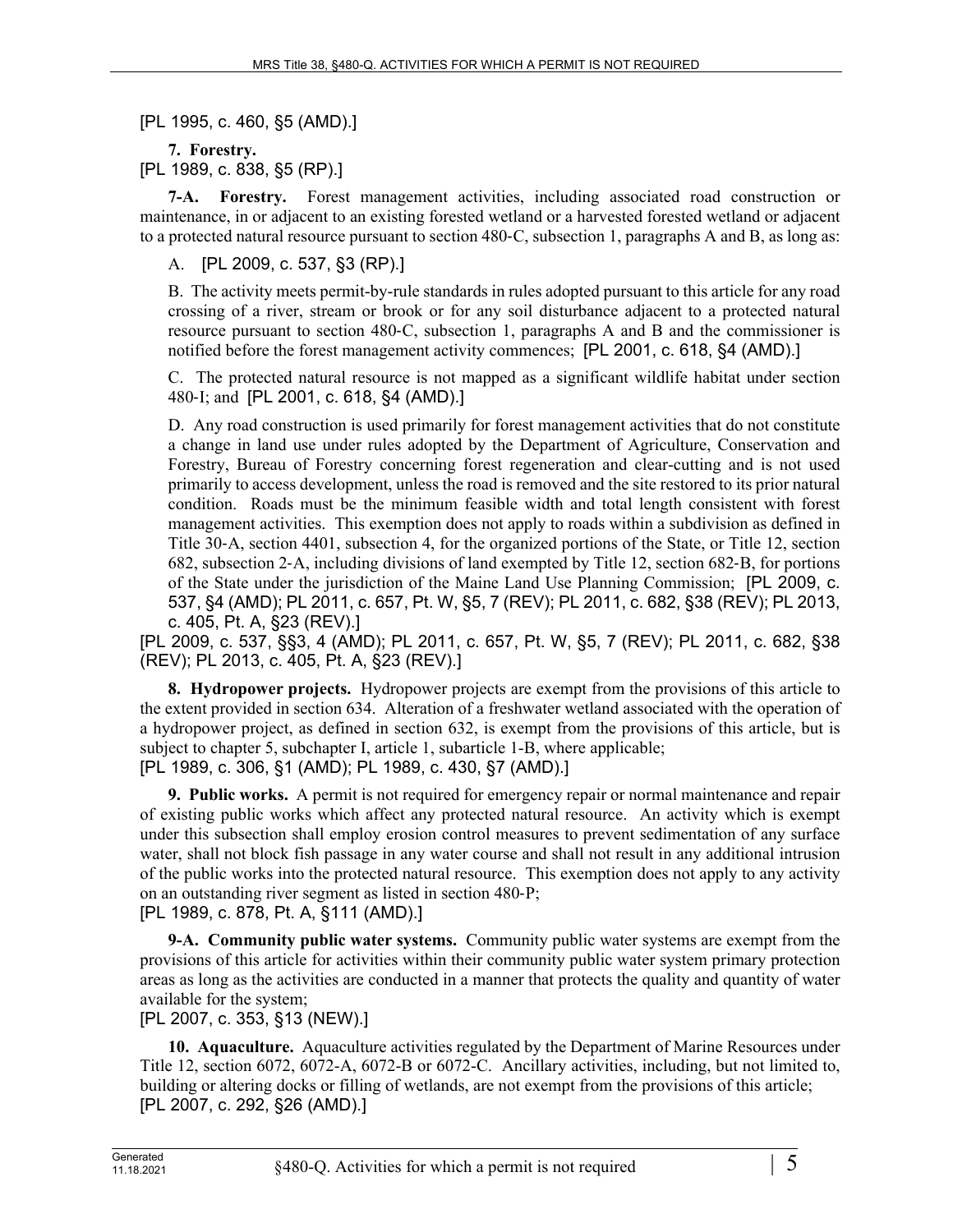**11. Soil evaluation.** Borings taken to evaluate soil conditions in or adjacent to a great pond, river, stream or brook, coastal wetland, freshwater wetland or sand dune are exempt from the provisions of this article provided that no area of wetland vegetation is destroyed or permanently removed; [PL 1993, c. 187, §2 (AMD); PL 1993, c. 215, §1 (AMD); PL 1993, c. 296, §4 (AMD).]

**12. Existing access ways.** Normal maintenance and repair or reconstruction of existing access ways in freshwater or coastal wetlands to residential dwellings as long as:

A. The applicant shows evidence that the access way in disrepair is the existing route of access to the residential dwelling; [PL 1991, c. 240, §3 (NEW).]

B. Erosion control measures are used; [PL 1991, c. 240, §3 (NEW).]

C. Intrusion of the access way into the freshwater or coastal wetland is minimized and allows for proper drainage where necessary; [PL 1991, c. 240, §3 (NEW).]

D. The access way, if in a coastal wetland, is traditionally dry at mean high tide; and [PL 1991, c. 240, §3 (NEW).]

E. A notice of intent to maintain, repair or reconstruct the access way and the description of the work to be completed are submitted to the commissioner and to the municipal reviewing authority at least 20 days before the work is performed; and [PL 1993, c. 187, §3 (AMD); PL 1993, c. 215, §2 (AMD); PL 1993, c. 296, §5 (AMD).]

[PL 1993, c. 187, §3 (AMD); PL 1993, c. 215, §2 (AMD); PL 1993, c. 296, §5 (AMD).]

**13. Moorings.** The placement of a mooring in any area regulated by this article. [PL 1993, c. 187, §4 (NEW).]

**14. Lawful harvesting of marine organisms or vegetation in coastal wetlands.** A person lawfully engaged in the harvesting of marine organisms or vegetation under the provisions of Title 12, chapter 605 is not required to obtain a permit to engage in those activities in a coastal wetland or a coastal wetland containing a high or moderate value waterfowl or wading bird habitat or shorebird feeding or staging area. Within a coastal wetland or a coastal wetland containing a high or moderate value waterfowl or wading bird habitat or shorebird feeding or staging area, the removal of vegetation or displacement of soil associated with or authorized by those lawful activities is not a violation of this article; and

[PL 2007, c. 290, §5 (AMD).]

**15. Subsurface wastewater disposal systems.** 

[PL 1993, c. 721, Pt. F, §2 (RP); PL 1993, c. 721, Pt. H, §1 (AFF).]

**15-A. Subsurface wastewater disposal systems.** Installation, removal or repair of a subsurface wastewater disposal system, as long as the system complies with all requirements of the subsurface wastewater disposal rules adopted by the Department of Health and Human Services under Title 22, section 42, subsection 3. This subsection takes effect on March 1, 1995.

[PL 1993, c. 721, Pt. F, §3 (NEW); PL 1993, c. 721, Pt. H, §1 (AFF); PL 2003, c. 689, Pt. B, §6 (REV).]

**16. Alterations in back dunes of coastal sand dune systems.**  [PL 1993, c. 521, §1 (AMD); MRSA T. 38 §480-Q, sub-§16 (RP).]

**17. Minor alterations in freshwater wetlands.** Activities that alter less than 4,300 square feet of freshwater wetlands, as long as:

A. The activity does not occur in, on or over another protected natural resource; [PL 1995, c. 575, §1 (NEW).]

B. A 25-foot setback from other protected natural resources is maintained and erosion control measures are used; [PL 1995, c. 575, §1 (NEW).]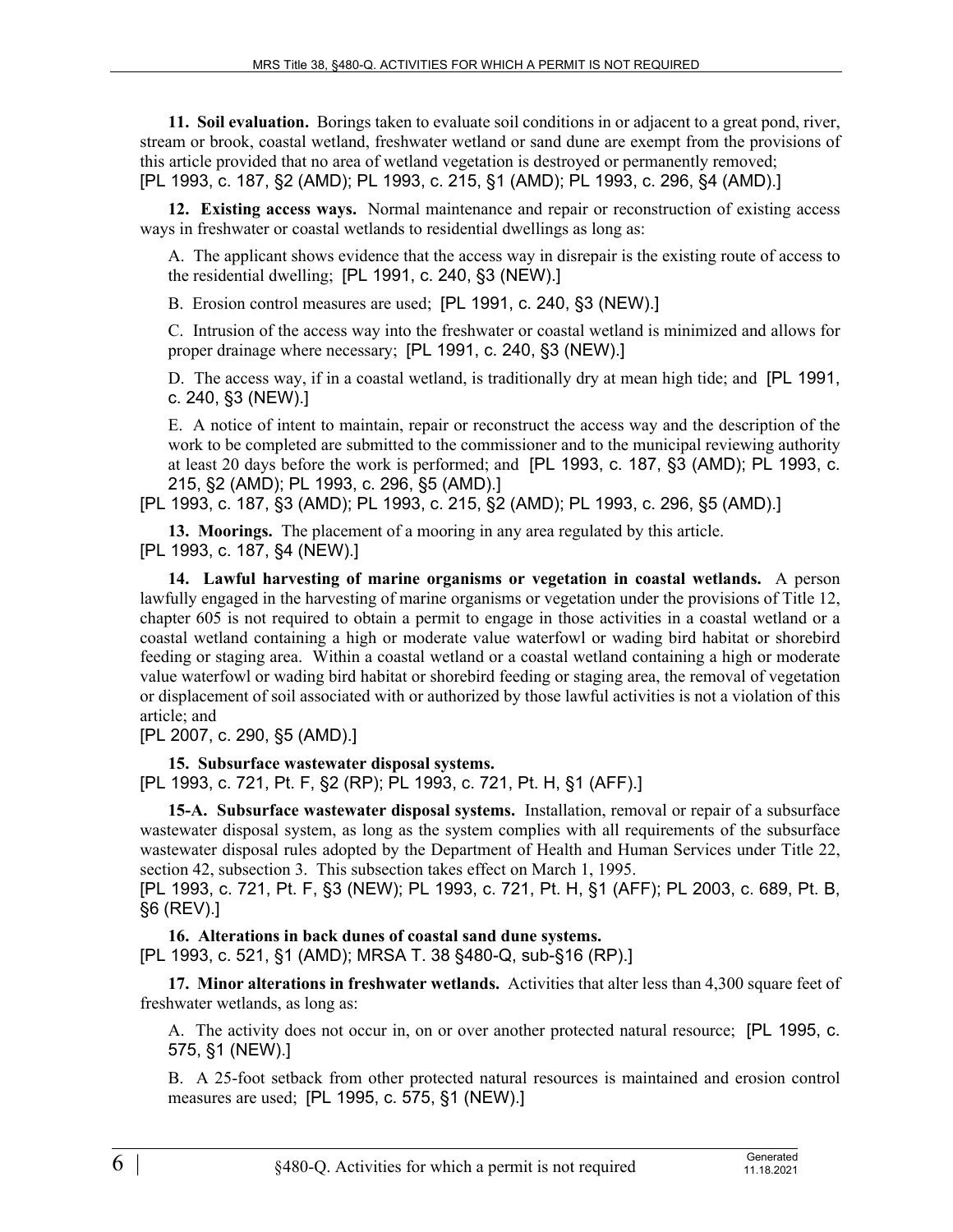C. The activity is not located in a shoreland zone regulated by a municipality pursuant to chapter 3, subchapter I, article 2‑B or in the wetland or water body protected by the shoreland zone; [PL 1995, c. 575, §1 (NEW).]

D. The activity does not occur in a wetland normally consisting of or containing at least 20,000 square feet of open water, aquatic vegetation or emergent marsh vegetation, except for artificial ponds or impoundments; [PL 1995, c. 575, §1 (NEW).]

E. The activity does not take place in a wetland containing or consisting of peat land dominated by shrubs, sedges and sphagnum moss; [PL 2005, c. 116, §3 (AMD).]

- F. The entire activity constitutes a single, complete project; and [PL 2005, c. 116, §3 (AMD).]
- G. The activity does not occur in a significant wildlife habitat. [PL 2005, c. 116, §4 (NEW).]

An activity does not qualify for exemption under this subsection if that activity is part of a larger project, including a multiphase development, that does not qualify as a whole project. Activities authorized or legally conducted prior to September 29, 1995 may not be considered in calculating the size of the alteration.

[PL 2005, c. 116, §§3, 4 (AMD).]

**18. Service drops for telephone or electrical service.** Vegetative clearing of a freshwater wetland for the installation of telephone or electrical service, if:

A. The line extension does not cross or run beneath a coastal wetland, river, stream or brook; [PL 1995, c. 460, §6 (NEW); PL 1995, c. 460, §12 (AFF).]

B. The placement of wires or installation of utility poles is located entirely upon the premises of the customer requesting service, upon a roadway right-of-way or, in the case of telephone service, on existing utility poles; and [PL 1995, c. 460, §6 (NEW); PL 1995, c. 460, §12 (AFF).]

C. The total length of the extension is less than 1,000 feet. [PL 1995, c. 460, §6 (NEW); PL 1995, c. 460, §12 (AFF).]

[PL 1995, c. 460, §6 (NEW); PL 1995, c. 460, §12 (AFF).]

**19. Displacement or bulldozing of sediment within a lobster pound.** Displacement or bulldozing of sediment within a lobster pound, provided the sediment is not removed from the area inundated as a result of the impoundment.

[RR 1995, c. 1, §31 (RNU).]

**20. Constructed ponds.** Alteration of legally created constructed ponds that are not considered part of a great pond, coastal wetland, river, stream or brook, as long as the constructed pond is not expanded beyond its original size.

[PL 1995, c. 575, §2 (NEW).]

**21. Removal of beaver dams.** Removal of a beaver dam as authorized by a game warden, as long as:

A. Efforts are made to minimize erosion of soil and fill material from disturbed areas into a protected natural resource; [PL 1999, c. 148, §1 (NEW).]

B. Efforts are made to minimize alteration of undisturbed portions of a wetland or water body; and [PL 1999, c. 148, §1 (NEW).]

C. Wheeled or tracked equipment is operated in the water only for the purpose of crossing a water body to facilitate removal of the beaver dam. Where practicable, wheeled or tracked equipment may cross a water body only on a rock, gravel or ledge bottom. [PL 1999, c. 148, §1 (NEW).]

This exemption includes the draining of a freshwater wetland resulting from removal of a beaver dam. It does not include removal of a beaver house.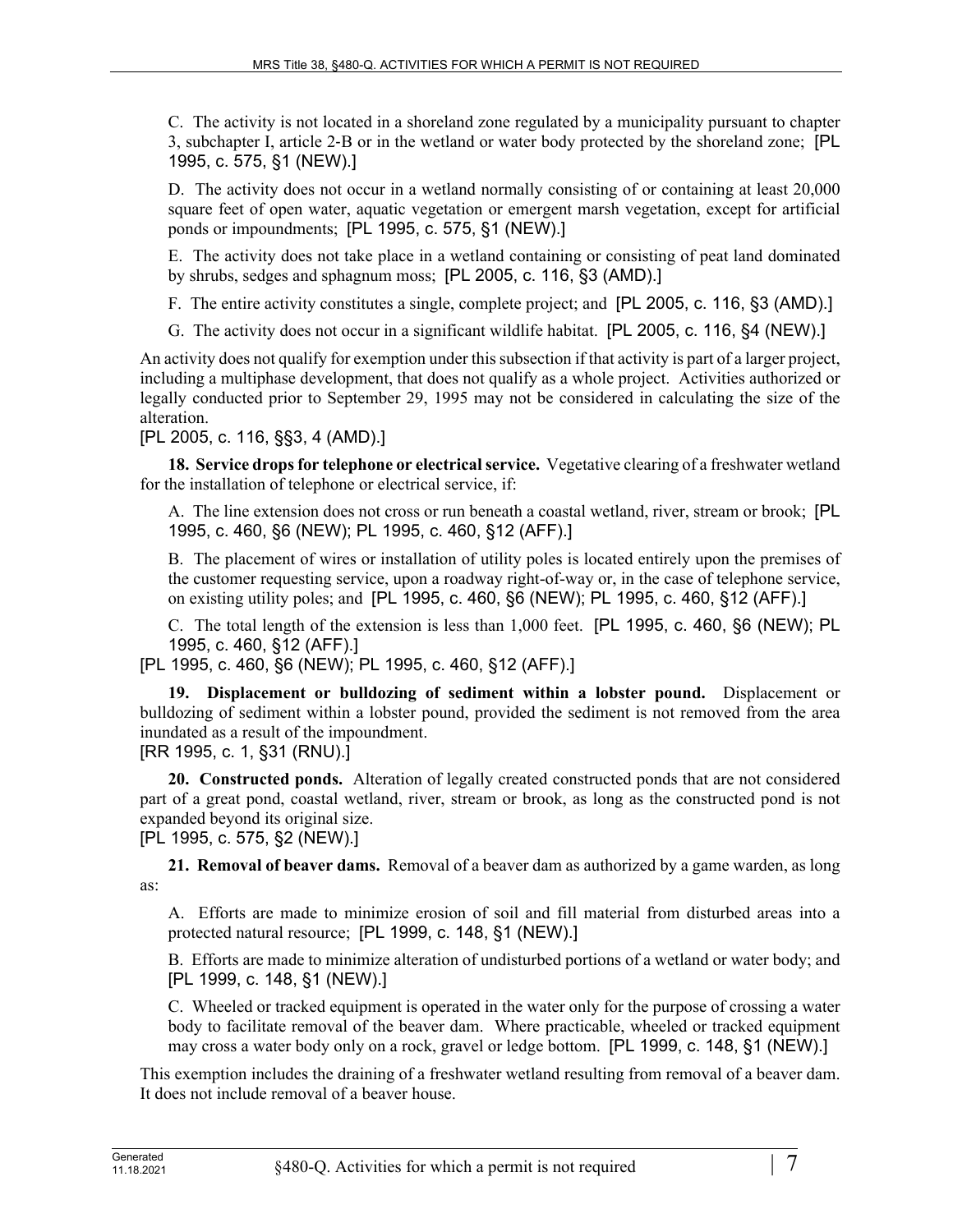## [PL 1999, c. 148, §1 (NEW).]

**22. Archaeological excavation.** Archaeological excavation adjacent to a great pond, freshwater wetland, coastal wetland, sand dune system, river, stream or brook as long as the excavation is conducted by an archaeologist listed on the Maine Historic Preservation Commission level 1 or level 2 approved list and unreasonable erosion and sedimentation is prevented by means of adequate and timely temporary and permanent stabilization measures.

[PL 2001, c. 207, §2 (NEW).]

**23. Cutting or clearing subject to mandatory shoreland zoning laws.** Cutting or clearing of upland vegetation adjacent to those protected natural resources listed in section 480‑C, subsection 1, paragraph A or B for a purpose other than forest management as long as:

A. The cutting or clearing is subject to the jurisdiction of a municipality pursuant to chapter 3, subchapter 1, article 2-B; or [PL 2003, c. 637, §1 (AMD).]

B. If the cutting or clearing is not subject to the jurisdiction of a municipality pursuant to chapter 3, subchapter 1, article 2‑B, vegetation within the adjacent area is maintained as follows:

(1) There is no cleared opening greater than 250 square feet in the forest canopy as measured from the outer limits of the tree crown, except that a footpath may be established for the purpose of access to water if it does not exceed 6 feet in width as measured between tree trunks and has at least one bend in its path to divert channelized runoff;

(2) Any selective cutting of trees within the buffer strip leaves a well-distributed stand of trees and other natural vegetation.

(a) For the purposes of this subparagraph, a "well-distributed stand of trees" is defined as maintaining a rating score of 16 or more points in a 25-foot by 50-foot rectangular area as determined by the following rating system.

(i) A tree with a diameter at 4 1/2 feet above ground level of 2.0 to less than 4.0 inches has a point value of one.

(ii) A tree with a diameter at 4 1/2 feet above ground level of 4.0 inches to less than 8.0 inches has a point value of 2.

(iii) A tree with a diameter at 4 1/2 feet above ground level of 8.0 inches to less than 12.0 inches has a point value of 4.

(iv) A tree with a diameter at 4 1/2 feet above ground level of 12.0 or more inches has a point value of 8.

(b) In applying this point system:

(i) The 25-foot by 50-foot rectangular plots must be established where the landowner or lessee proposes clearing within the required buffer;

(ii) Each successive plot must be adjacent to, but may not overlap, a previous plot;

(iii) Any plot not containing the required points may have no vegetation removed except as otherwise allowed by this subsection;

(iv) Any plot containing the required points may have vegetation removed down to the minimum points required or as otherwise allowed by this subsection; and

(v) Where conditions permit, no more than 50% of the points on any 25-foot by 50 foot rectangular area may consist of trees greater than 12 inches in diameter.

(c) For the purposes of this subparagraph, "other natural vegetation" is defined as retaining existing vegetation under 3 feet in height and other ground cover and retaining at least 5 saplings less than 2 inches in diameter at 4 1/2 feet above ground level for each 25-foot by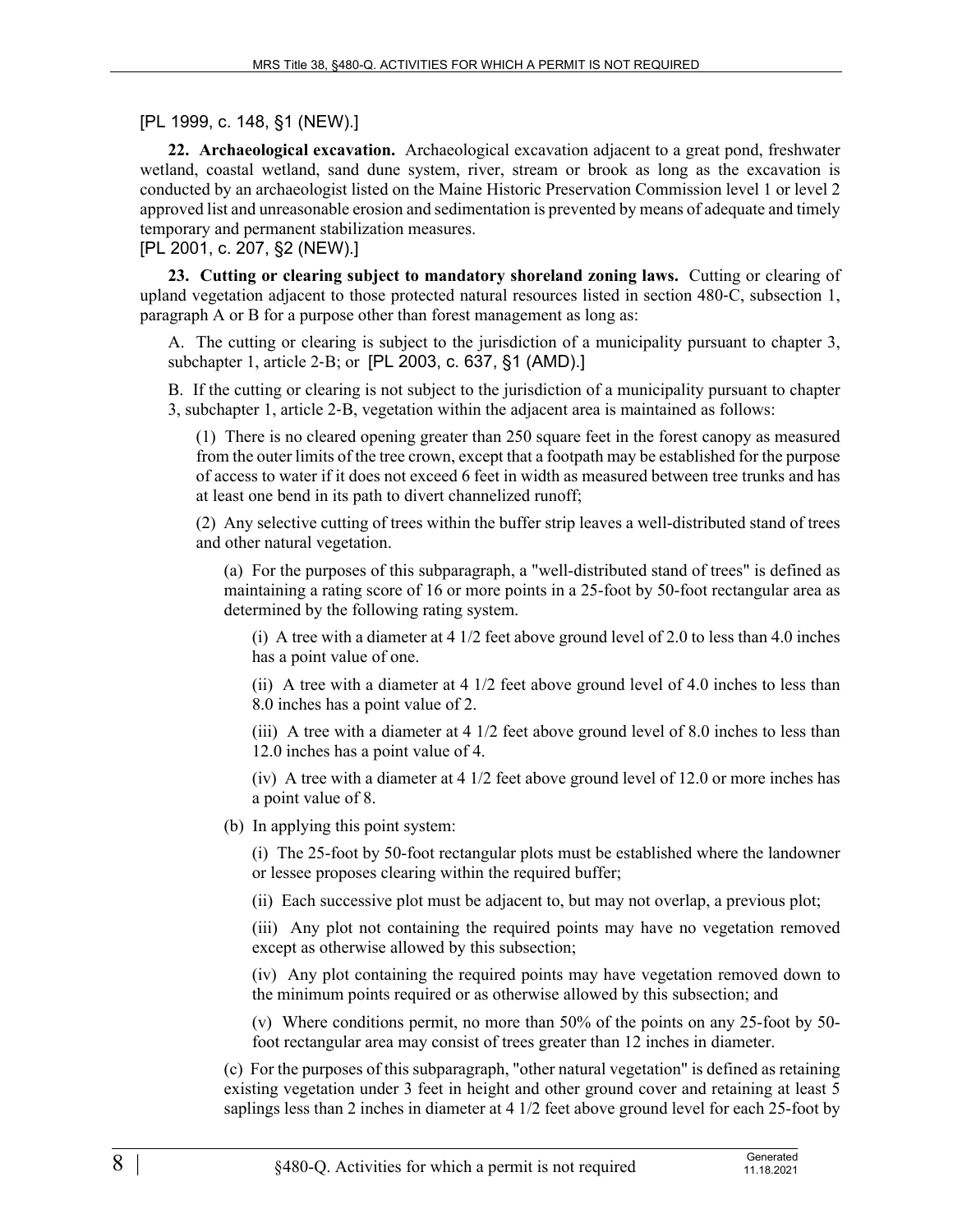50-foot rectangular area. If 5 saplings do not exist, the landowner or lessee may not remove any woody stems less than 2 inches in diameter until 5 saplings have been recruited into the plot;

(3) In addition to the requirements of subparagraph (2), no more than 40% of the total volume of trees 4.5 inches or more in diameter, measured 4 1/2 feet above ground level, is selectively cut in any 10-year period;

(5) Tree branches are not pruned except on the bottom 1/3 of the tree as long as tree vitality will not be adversely affected; and

(6) In order to maintain a buffer strip of vegetation, when the removal of storm-damaged, diseased, unsafe or dead trees results in the creation of cleared openings in excess of 250 square feet, these openings are replanted with native tree species unless there is existing new tree growth. [PL 2007, c. 292, §27 (AMD).]

Cleared openings legally in existence on September 1, 2002 may be maintained but may not be enlarged.

This subsection applies to an area with vegetation composed primarily of shrubs, trees or other woody vegetation without regard to whether the area was previously cut or cleared; [PL 2007, c. 292, §27 (AMD).]

**24. Existing lawns and gardens.** Maintenance, but not enlargement, of lawns and gardens in existence on September 1, 2002 that are adjacent to a river, stream or brook not regulated by a municipality under chapter 3, subchapter 1, article 2-B;

[PL 2005, c. 330, §15 (AMD).]

**25. Existing agricultural fields and pastures.** Maintenance, but not enlargement, of agricultural fields and pastures in existence on September 1, 2002 that are adjacent to a river, stream or brook not regulated by a municipality under chapter 3, subchapter 1, article 2‑B; [PL 2009, c. 75, §1 (AMD).]

**26. Overboard wastewater system.** Installation, maintenance or removal of a licensed overboard discharge treatment system, including the outfall pipe, if:

A. Erosion control measures are taken to prevent sedimentation of the water; [PL 2005, c. 330, §16 (NEW).]

B. Effects of construction activity on the protected natural resource are minimized; and [PL 2005, c. 330, §16 (NEW).]

C. The activity is approved by the department as provided in the department's rules concerning overboard discharges adopted pursuant to section 414‑A; [PL 2009, c. 75, §2 (AMD).] [PL 2009, c. 75, §2 (AMD).]

**27. Fishways.** Erection, maintenance, repair or alteration of a fishway in a dam or other artificial obstruction when required by the Commissioner of Inland Fisheries and Wildlife and the Commissioner of Marine Resources pursuant to Title 12, section 12760 or by the Commissioner of Marine Resources pursuant to Title 12, section 6121;

[PL 2011, c. 612, §3 (AMD).]

**28. Release of water from dam after petition by owner for release from dam ownership or water level maintenance.** Activity associated with the release of water from a dam pursuant to an order issued by the department pursuant to section 905;

[PL 2011, c. 12, §1 (AMD); PL 2011, c. 64, §3 (AMD).]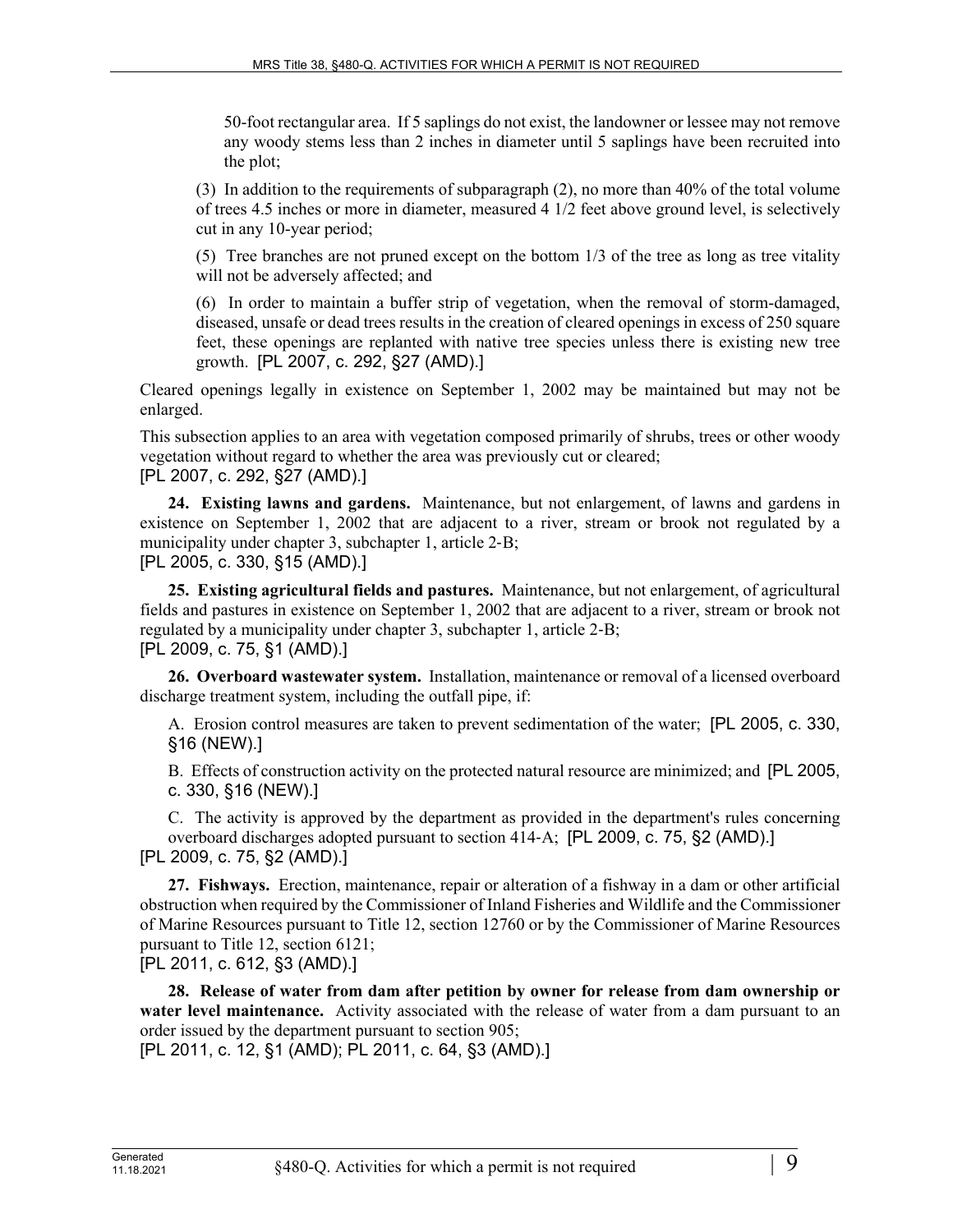**29. Dam safety order.** Activity associated with the breach or removal of a dam pursuant to an order issued by the Commissioner of Defense, Veterans and Emergency Management under Title 37‑B, chapter 24;

[RR 2011, c. 1, §59 (COR).]

**30. Lobster trap storage.** The storage of lobster traps and related trap lines, buoys and bait bags on docks in, on, over or adjacent to a coastal wetland. For purposes of this subsection, "dock" means a dock, wharf, pier, quay or similar structure built in part on the shore and projected into a harbor and used as a landing, docking, loading or unloading area for watercraft; and [RR 2011, c. 1, §60 (COR).]

*REVISOR'S NOTE:* Subsection 30 as enacted by PL 2011, c. 64, §5 is REALLOCATED TO TITLE 38, SECTION 480-Q, SUBSECTION 31

## **31. (REALLOCATED FROM T. 38, §480-Q, sub-§30) Minor expansions of structures in a coastal sand dune system.**

### [PL 2021, c. 186, §6 (RP).]

**32. Placement of wood in streams.** The placement of wood in stream channels to enhance cold water fisheries habitat in accordance with Title 12, section 8867‑C and rules adopted to implement that section.

[PL 2011, c. 599, §14 (NEW).]

### SECTION HISTORY

PL 1987, c. 809, §2 (NEW). PL 1987, c. 890, §§1, 2 (AMD). PL 1989, c. 306, §§1-3 (AMD). PL 1989, c. 430, §§6-9 (AMD). PL 1989, c. 838, §§5, 6 (AMD). PL 1989, c. 878, Pt. A, §§110- 113 (AMD). PL 1991, c. 46, §3 (AMD). PL 1991, c. 240, §§1-3 (AMD). PL 1991, c. 622, Pt. H, §§1-3 (AMD). PL 1991, c. 624, §§1, 3 (AFF). RR 1993, c. 1, §§117, 119 (COR). PL 1993, c. 187, §§2-4 (AMD). PL 1993, c. 215, §§1-3 (AMD). PL 1993, c. 296, §§4-6 (AMD). PL 1993, c. 296, §7 (AFF). PL 1993, c. 315, §2 (AMD). PL 1993, c. 410, Pt. G, §7 (AMD). PL 1993, c. 521, §1 (AMD). PL 1993, c. 617, §§1, 2 (AMD). PL 1993, c. 721, Pt. F, §§2, 3 (AMD). PL 1993, c. 721, Pt. H, §1 (AFF). RR 1995, c. 1, §31 (COR). PL 1995, c. 27, §1 (AMD). PL 1995, c. 460, §§5, 6 (AMD). PL 1995, c. 460, §12 (AFF). PL 1995, c. 493, §4 (AMD). PL 1995, c. 502, Pt. E, §30 (AMD). PL 1995, c. 575, §§1, 2 (AMD). PL 1995, c. 700, §1 (AMD). PL 1999, c. 148, §1 (AMD). PL 2001, c. 207, §2 (AMD). PL 2001, c. 431, §6 (AMD). PL 2001, c. 618, §§4, 5 (AMD). PL 2003, c. 637, §1 (AMD). PL 2003, c. 689, Pt. B, §6 (REV). PL 2005, c. 116, §§3, 4 (AMD). PL 2005, c. 330, §§15, 16 (AMD). PL 2007, c. 290, §5 (AMD). PL 2007, c. 292, §§26, 27 (AMD). PL 2007, c. 353, §§12, 13 (AMD). PL 2009, c. 75, §§1-5 (AMD). PL 2009, c. 460, §§1, 2 (AMD). PL 2009, c. 537, §§3, 4 (AMD). RR 2011, c. 1, §§59-61 (COR). PL 2011, c. 12, §§1-3 (AMD). PL 2011, c. 64, §§3-5 (AMD). PL 2011, c. 205, §§1-3 (AMD). PL 2011, c. 538, §9 (AMD). PL 2011, c. 599, §14 (AMD). PL 2011, c. 612, §3 (AMD). PL 2011, c. 657, Pt. W, §5, 7 (REV). PL 2011, c. 682, §38 (REV). PL 2013, c. 260, §1 (AMD). PL 2013, c. 405, Pt. A, §§23, 24 (REV). PL 2013, c. 536, §2 (AMD). PL 2019, c. 124, §§1-3 (AMD). RR 2019, c. 2, Pt. A, §40 (COR). PL 2021, c. 186, §6 (AMD).

The State of Maine claims a copyright in its codified statutes. If you intend to republish this material, we require that you include the following disclaimer in your publication:

*All copyrights and other rights to statutory text are reserved by the State of Maine. The text included in this publication reflects changes made through the First Special Session of the 130th Maine Legislature and is current through October 31, 2021. The text*  is subject to change without notice. It is a version that has not been officially certified by the Secretary of State. Refer to the Maine *Revised Statutes Annotated and supplements for certified text.*

The Office of the Revisor of Statutes also requests that you send us one copy of any statutory publication you may produce. Our goal is not to restrict publishing activity, but to keep track of who is publishing what, to identify any needless duplication and to preserve the State's copyright rights.